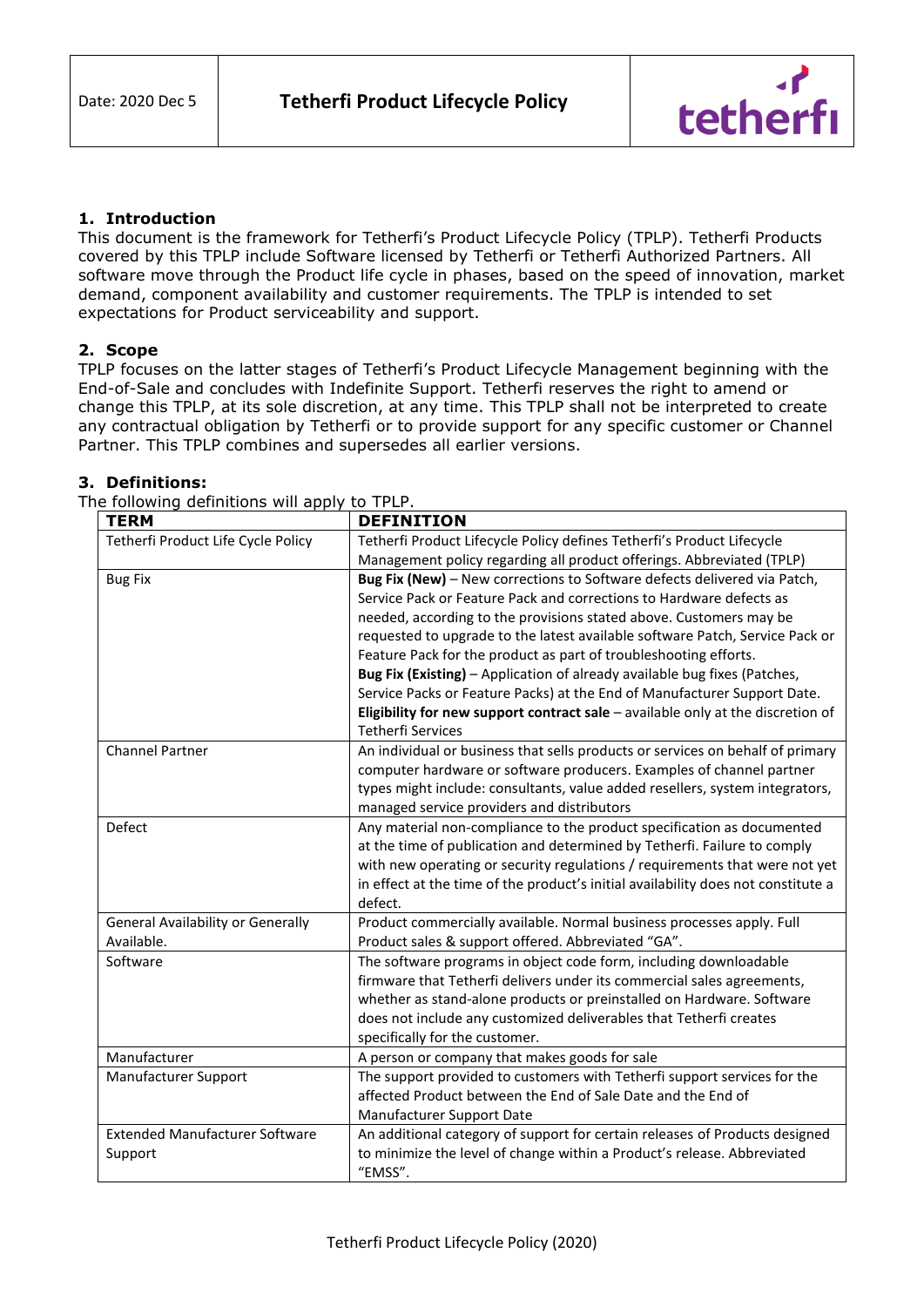

## **4. Exceptions:**

TPLP provides a set of standard lifecycle practices and timelines so that customers can proactively plan for Product Lifecycle Management changes. Some circumstances may create an inability for Tetherfi to adhere to the outlined practices and timelines.

- As part of Manufacturer Support, Tetherfi reserves the right to choose which Product Defects will be remedied.
- Tetherfi's Product Lifecycle Policy does not apply to Third Party Products. Original manufacturer's policies will apply to Third Party Products when resold by Tetherfi.
- Associated product security vulnerability fixes may be dependent on the availability of associated security alerts and patches from our suppliers.

## **5. End-of-Sale Notification:**

Tetherfi will communicate End-of-Sale notification at least 60 days prior to the End-of-Sale-Date. Tetherfi may provide up to 1 year End-of-Sale notification for more complex product transitions. The following guidelines are used for End-of-Sale notification announcements, but the actual timing is at Tetherfi's discretion. Tetherfi reserves the right to make actual notifications shorter or longer than prescribed guidelines.

## **6. Manufacturer support period:**

Manufacturer Support will be available either directly from Tetherfi or through an authorized Tetherfi Channel Partner at current prices and under then-current terms and conditions. Tetherfi Manufacturer Support coverage typically will be available until two (2) years after the Product's End of Sale Date, although Tetherfi may choose to extend the availability of certain support offers beyond prescribed guidelines. Manufacturer Support is only provided to Tetherfi customers purchasing support coverage for the affected Product. Coverage is defined as Products that have Full Coverage, Remote Plus Parts, and Remote Only for the affected Product. Customers who have not purchased Tetherfi support coverage for the affected Product are not eligible for Per Incident services during the Manufacturer Support period. Per incident is defined as Time and Materials (T&M). Extended Manufacturer Software Support beyond one (2) year is at Tetherfi's discretion.

### **6.1.Software support:**

Manufacturer Support for the most current release, within a Major Release, shall continue for at least two (2) years following the End-of-Sale-Date of the Major Release. Tetherfi reserves the right to terminate Manufacturer Support after the above minimum period of Manufacturer Support has been provided. Tetherfi may extend Manufacturer Support for longer than 2 years to allow customers to stabilize on a release.

### **6.2.Manufacturer support provided:**

Manufacturer Support includes the following (subject to contract terms and conditions):

- **Technical Support**  Includes Tiers I IV
- **Bug Fix (New)** New corrections to Software Defects delivered via Patch, Service Pack or Feature Pack and corrections to Hardware Defects as needed, according to the provisions stated above. Customers may require the latest available Software Patch, Service Pack or Feature Pack for the Product as part of troubleshooting efforts.
- **Bug Fix (Existing)** Application of already available Bug Fixes.
- **Eligibility for support coverage** Continues per normal business practices for two (2) year post End of Sale.

### **7. Extended Services Support Period:**

When a Product reaches its End of Manufacturer Support Date, Tetherfi may provide Extended Services Support. The Extended Services Support period may vary based on Product availability,